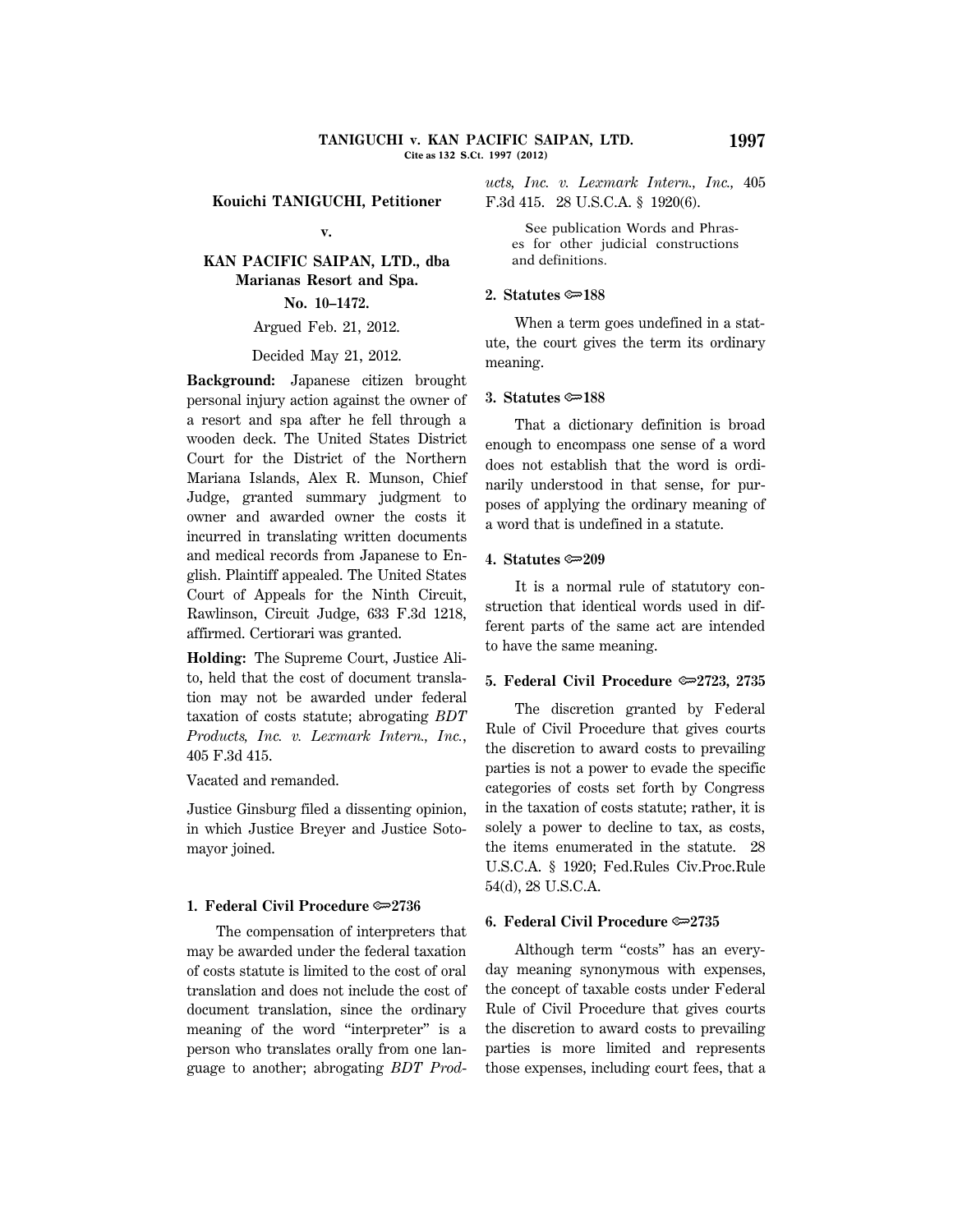court will assess against a litigant. Fed. Rules Civ.Proc.Rule 54(d), 28 U.S.C.A.

 See publication Words and Phrases for other judicial constructions and definitions.

#### **7. Federal Civil Procedure**  $\infty$ **2735**

Taxable costs are limited to relatively minor, incidental expenses. 28 U.S.C.A. § 1920.

## **8. Federal Civil Procedure**  $\infty$  **2742.1**

The assessment of costs most often is merely a clerical matter that can be done by the court clerk. 28 U.S.C.A. § 1920.

#### **9. Federal Civil Procedure**  $\approx 2735$

Taxable costs are a fraction of the nontaxable expenses borne by litigants for attorneys, experts, consultants, and investigators. 28 U.S.C.A. § 1920.

#### *Syllabus \**

Title 28 U.S.C. § 1920, as amended by the Court Interpreters Act, includes ''compensation of interpreters'' among the costs that may be awarded to prevailing parties in federal-court lawsuits. § 1920(6). In this case, the District Court awarded costs to respondent as the prevailing party in a civil action instituted by petitioner. The award included the cost of translating from Japanese to English certain documents that respondent used in preparing its defense. The Ninth Circuit affirmed, concluding that § 1920(6) covers the cost of translating documents as well as the cost of translating live speech.

*Held:* Because the ordinary meaning of ''interpreter'' is someone who translates orally from one language to another, the category ''compensation of interpreters'' in § 1920(6) does not include the cost of document translation. Pp. 2000 – 2007.

(a) Section 1920 reflects the substance of an 1853 Act that specified for the first time what costs are allowable in federal court. That provision defines the term "costs" as used in Federal Rule of Civil Procedure 54(d), which gives courts the discretion to award costs to prevailing parties. *Crawford Fitting Co. v. J.T. Gibbons, Inc.,* 482 U.S. 437, 441, 107 S.Ct. 2494, 96 L.Ed.2d 385. As originally configured, § 1920 contained five categories of taxable costs, but in 1978, Congress enacted the Court Interpreters Act, which added a sixth category that includes ''compensation of interpreters." § 1920(6). Pp. 2000 – 2002.

(b) Because the term ''interpreter'' is not defined in the Court Interpreters Act or in any other relevant statutory provision, it must be given its ordinary meaning. *Asgrow Seed Co. v. Winterboer,* 513 U.S. 179, 187, 115 S.Ct. 788, 130 L.Ed.2d 682. When Congress passed that Act in 1978, many dictionaries defined ''interpreter'' as one who translates spoken, as opposed to written, language. Pre–1978 legal dictionaries also generally defined "interpreter" and "interpret" in terms of oral translation. Respondent relies almost exclusively on a version of Webster's Third New International Dictionary that defined "interpreter" as "one that translates; *esp* : a person who translates orally for parties conversing in different tongues.'' Although the sense divider *esp* (for especially) indicates that the most common meaning of the term is one ''who translates orally,'' that meaning is subsumed within the more general definition "one that translates." That a definition is broad enough to encompass one sense of a word does not establish, however, that the word is ordinarily understood in that

the reader. See *United States v. Detroit Timber & Lumber Co.,* 200 U.S. 321, 337, 26 S.Ct. 282, 50 L.Ed. 499.

<sup>\*</sup> The syllabus constitutes no part of the opinion of the Court but has been prepared by the Reporter of Decisions for the convenience of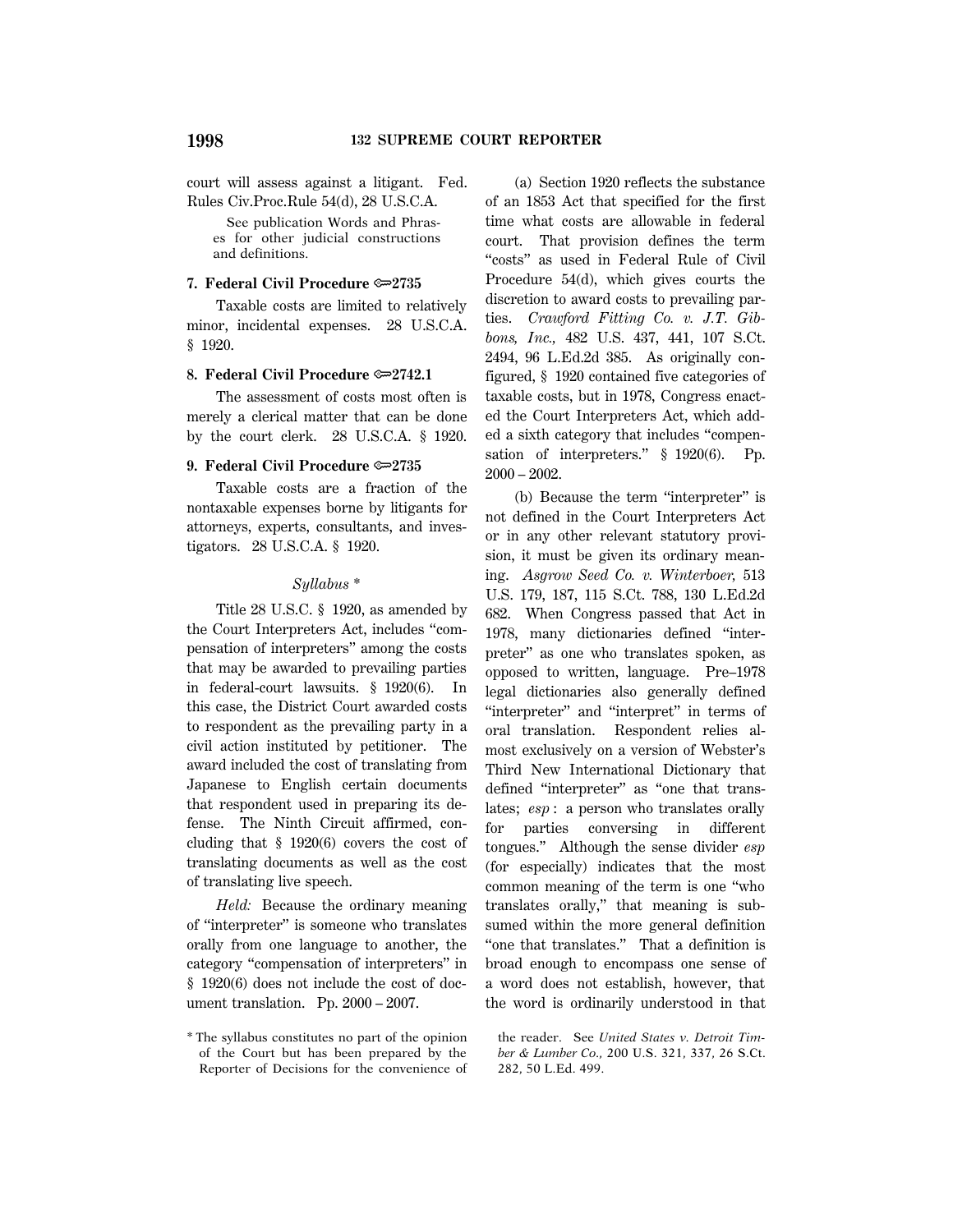#### **TANIGUCHI v. KAN PACIFIC SAIPAN, LTD. 1999 Cite as 132 S.Ct. 1997 (2012)**

sense. See *Mallard v. United States Dist. Court for Southern Dist. of Iowa,* 490 U.S. 296, 301, 109 S.Ct. 1814, 104 L.Ed.2d 318. Although all relevant dictionaries defined ''interpreter'' at the time of the statute's enactment as including persons who translate orally, only a handful defined the word broadly enough to encompass translators of written materials. Notably, the Oxford English Dictionary, one of the most authoritative, recognized that ''interpreter'' can mean one who translates writings, but it expressly designated that meaning as obsolete. Any definition of a word that is absent from many dictionaries and is deemed obsolete in others is hardly a common or ordinary meaning. Given this survey of relevant dictionaries, the ordinary meaning of ''interpreter'' does not include those who translate writings. Nothing in the Court Interpreters Act or in § 1920 hints that Congress intended to go beyond this ordinary meaning. If anything, the statutory context suggests that ''interpreter'' includes only those who translate orally. See 28 U.S.C. § 1827. Moreover, Congress' use of technical terminology reflects the distinction in relevant professional literature between interpreters, who are used for oral conversations, and translators, who are used for written communications. Pp. 2002 – 2005.

(c) No other tool of construction compels a departure from the ordinary meaning of ''interpreter.'' This Court has never held that Rule 54(d) creates a presumption in favor of the broadest possible reading of the costs enumerated in § 1920. To the contrary, the Court has made clear that the ''discretion granted by Rule 54(d) is not a power to evade'' the specific categories of costs set forth by Congress, *Crawford Fitting, supra,* at 442, 107 S.Ct. 2494, but ''is solely a power to decline to tax, as costs, the items enumerated in § 1920,'' *ibid.* This Court's conclusion is in keeping with the narrow bounds of taxable costs, which are limited by statute and modest in scope. Respondent's extratextual arguments—that documentary evidence is no less important than testimonial evidence and that some translation tasks are not entirely oral or entirely written—are more properly directed at Congress. In any event, neither argument is so compelling that Congress must have intended to dispense with the ordinary meaning of ''interpreter'' in § 1920(6). Pp. 2005 – 2007.

633 F.3d 1218, vacated and remanded.

ALITO, J., delivered the opinion of the Court, in which ROBERTS, C.J., and SCALIA, KENNEDY, THOMAS, and KAGAN, JJ., joined. GINSBURG, J., filed a dissenting opinion, in which BREYER and SOTOMAYOR, JJ., joined.

Michael S. Fried, for Petitioner.

Dan Himmelfarb, Washington, DC, for Respondent.

Douglas F. Cushnie, Saipan, MP, Donald B. Ayer, Counsel of Record, Michael S. Fried, Christopher J. Smith, Jane E. Holman, Jones Day, Washington, DC, for Petitioner.

Thomas L. Roberts, Dooley Roberts & Fowler LLP, Tamuning, GU, Dan Himmelfarb, Counsel of Record, Paul W. Hughes, Michael B. Kimberly, Mayer Brown LLP, Washington, DC, for Respondent.

For U.S. Supreme Court briefs, see: 2012 WL 379576 (Reply.Brief) 2012 WL 92502 (Resp.Brief)

2011 WL 5971360 (Pet.Brief)

Justice ALITO delivered the opinion of the Court.

The costs that may be awarded to prevailing parties in lawsuits brought in feder-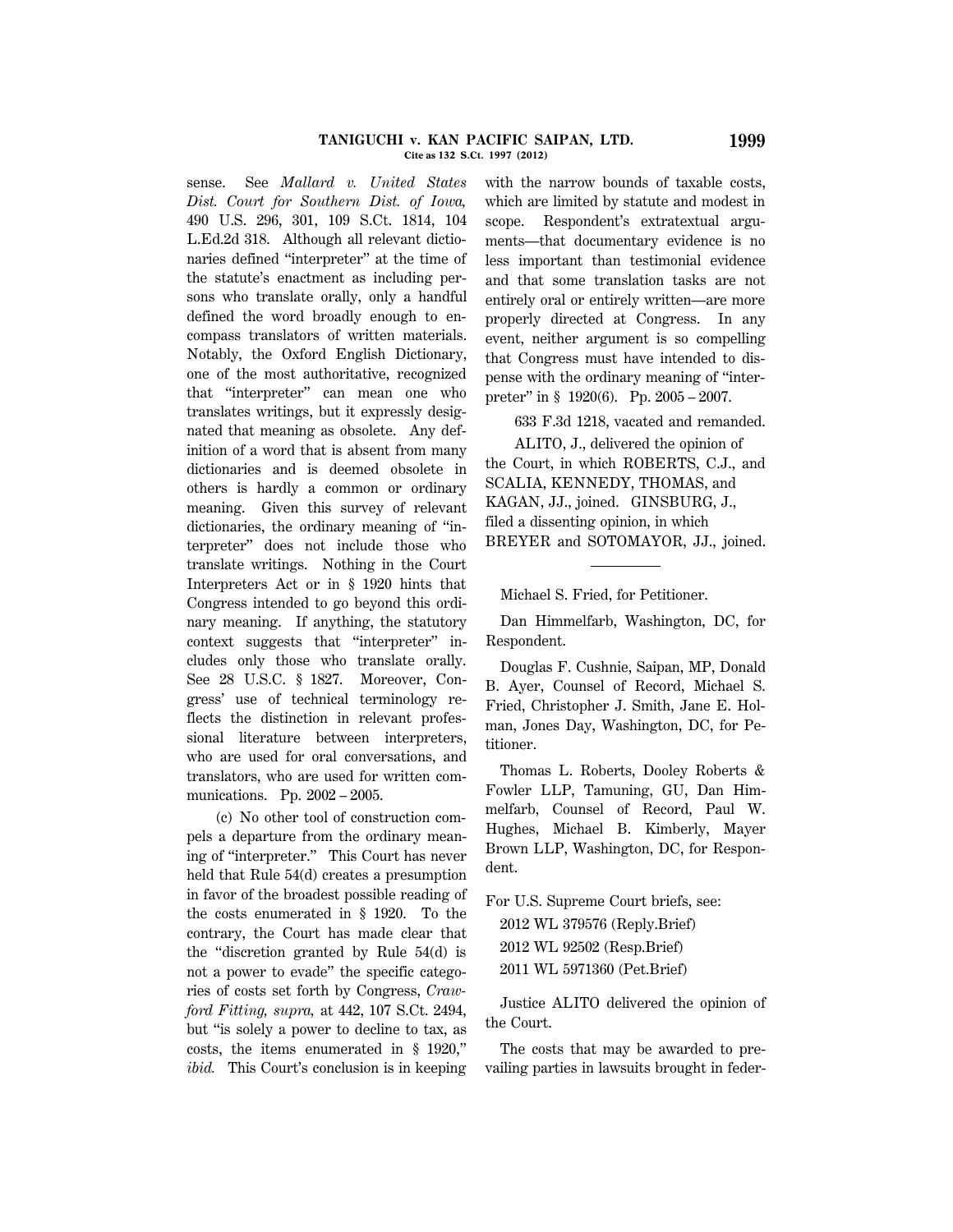al court are set forth in 28 U.S.C. § 1920. The Court Interpreters Act amended that statute to include ''compensation of interpreters.'' § 1920(6); see also § 7, 92 Stat. 2044. The question presented in this case is whether ''compensation of interpreters'' covers the cost of translating documents. Because the ordinary meaning of the word "interpreter" is a person who translates orally from one language to another, we hold that "compensation of interpreters" is limited to the cost of oral translation and does not include the cost of document translation.

I

This case arises from a personal injury action brought by petitioner Kouichi Taniguchi, a professional baseball player in Japan, against respondent Kan Pacific Saipan, Ltd., the owner of a resort in the Northern Mariana Islands. Petitioner was injured when his leg broke through a wooden deck during a tour of respondent's resort property. Initially, petitioner said that he needed no medical attention, but two weeks later, he informed respondent that he had suffered cuts, bruises, and torn ligaments from the accident. Due to these alleged injuries, he claimed damages for medical expenses and for lost income from contracts he was unable to honor. After discovery concluded, both parties moved for summary judgment. The United States District Court for the Northern Mariana Islands granted respondent's motion on the ground that petitioner offered no evidence that respondent knew of the defective deck or otherwise failed to exercise reasonable care.

In preparing its defense, respondent paid to have various documents translated from Japanese to English. After the District Court granted summary judgment in respondent's favor, respondent submitted a bill for those costs. Over petitioner's objection, the District Court awarded the costs to respondent as ''compensation of interpreters'' under § 1920(6). Explaining that interpreter services ''cannot be separated into 'translation' and 'interpretation,' '' App. to Pet. for Cert. 25a, the court held that costs for document translation ''fal[l] within the meaning of 'compensation of an interpreter,'" *ibid*. Finding that it was necessary for respondent to have the documents translated in order to depose petitioner, the court concluded that the translation services were properly taxed as costs.

The United States Court of Appeals for the Ninth Circuit affirmed both the District Court's grant of summary judgment and its award of costs. The court rejected petitioner's argument that the cost of document translation services is not recoverable as ''compensation of interpreters.'' The court explained that ''the word 'interpreter' can reasonably encompass a 'translator,' both according to the dictionary definition and common usage of these terms, which does not always draw precise distinctions between foreign language interpretations involving live speech versus written documents.'' 633 F.3d 1218, 1221 (2011). ''More importantly,'' the court stressed, this construction of the statute ''is more compatible with Rule 54 of the Federal Rules of Civil Procedure, which includes a decided preference for the award of costs to the prevailing party.'' *Ibid.* The court thus concluded that ''the prevailing party should be awarded costs for services required to interpret either live speech or written documents into a familiar language, so long as interpretation of the items is necessary to the litigation.'' *Id.,* at 1221–1222.

Because there is a split among the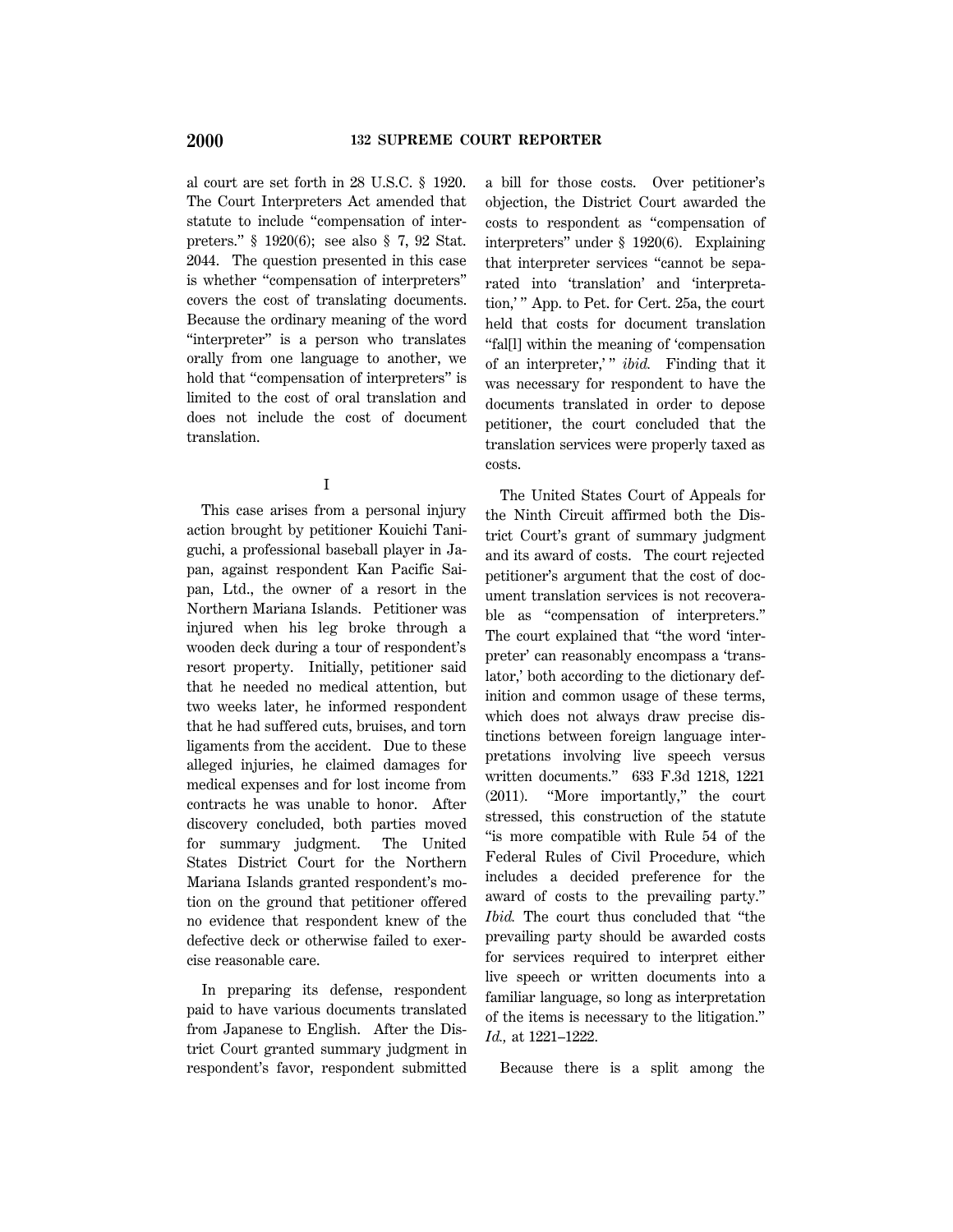#### **TANIGUCHI v. KAN PACIFIC SAIPAN, LTD. 2001 Cite as 132 S.Ct. 1997 (2012)**

Courts of Appeals on this issue,**<sup>1</sup>** we granted certiorari. 564 U.S. ––––, 132 S.Ct. 71, 180 L.Ed.2d 939 (2011).

# II

## A

Although the taxation of costs was not allowed at common law, it was the practice of federal courts in the early years to award costs in the same manner as the courts of the relevant forum State. *Alyeska Pipeline Service Co. v. Wilderness Society,* 421 U.S. 240, 247–248, 95 S.Ct. 1612, 44 L.Ed.2d 141 (1975). In 1793, Congress enacted a statute that authorized the awarding of certain costs to prevailing parties based on state law:

''That there be allowed and taxed in the supreme, circuit and district courts of the United States, in favour of the parties obtaining judgments therein, such compensation for their travel and attendance, and for attornies and counsellors' fees ... as are allowed in the supreme or superior courts of the respective states." Act of Mar. 1, 1793, § 4, 1 Stat. 333.

Although twice reenacted, this provision expired in 1799. *Alyeska Pipeline, supra,* at 248, n. 19, 95 S.Ct. 1612; *Crawford Fitting Co. v. J.T. Gibbons, Inc.,* 482 U.S. 437, 439, 107 S.Ct. 2494, 96 L.Ed.2d 385 (1987). Yet even in the absence of express legislative authorization, the practice of referring to state rules for the taxation of costs persisted. See *Alyeska Pipeline,* 421 U.S., at 250, 95 S.Ct. 1612.

**1.** Compare *BDT Products, Inc. v. Lexmark Int'l, Inc.,* 405 F.3d 415, 419 (C.A.6 2005) (holding that document translation costs are taxable under § 1920(6) because the ''definition of interpret expressly includes to 'translate into intelligible or familiar language' (quoting Webster's Third New International Dictionary 1182 (1981))), with *Extra Equipa*-

Not until 1853 did Congress enact legislation specifying the costs allowable in federal court. *Id.,* at 251, 95 S.Ct. 1612. The impetus for a uniform federal rule was largely the consequence of two developments. First, a "great diversity in practice among the courts'' had emerged. *Ibid.* Second, "losing litigants were being unfairly saddled with exorbitant fees for the victor's attorney.'' *Ibid.* Against this backdrop, Congress passed the 1853 Fee Act, which we have described as a ''farreaching Act specifying in detail the nature and amount of the taxable items of cost in the federal courts.'' *Id.,* at 251– 252, 95 S.Ct. 1612. The substance of this Act was transmitted through the Revised Statutes of 1874 and the Judicial Code of 1911 to the Revised Code of 1948, where it was codified, ''without any apparent intent to change the controlling rules,'' as 28 U.S.C. § 1920. 421 U.S., at 255, 95 S.Ct. 1612.

Federal Rule of Civil Procedure 54(d) gives courts the discretion to award costs to prevailing parties. That Rule provides in relevant part: ''Unless a federal statute, these rules, or a court order provides otherwise, costs—other than attorney's fees should be allowed to the prevailing party.'' Rule  $54(d)(1)$ . We have held that "§ 1920 defines the term 'costs' as used in Rule 54(d).'' *Crawford Fitting,* 482 U.S., at 441, 107 S.Ct. 2494. In so doing, we rejected the view that ''the discretion granted by Rule 54(d) is a separate source of power to tax as costs expenses not enumerated in § 1920.'' *Ibid.*

*mentos E Exporta*¸*cao Ltda. v. Case Corp.,* ˜ 541 F.3d 719, 727–728 (C.A.7 2008) (holding that document translation costs are not taxable under § 1920(6) because an interpreter is ''normally understood [as] a person who translates living speech from one language to another'').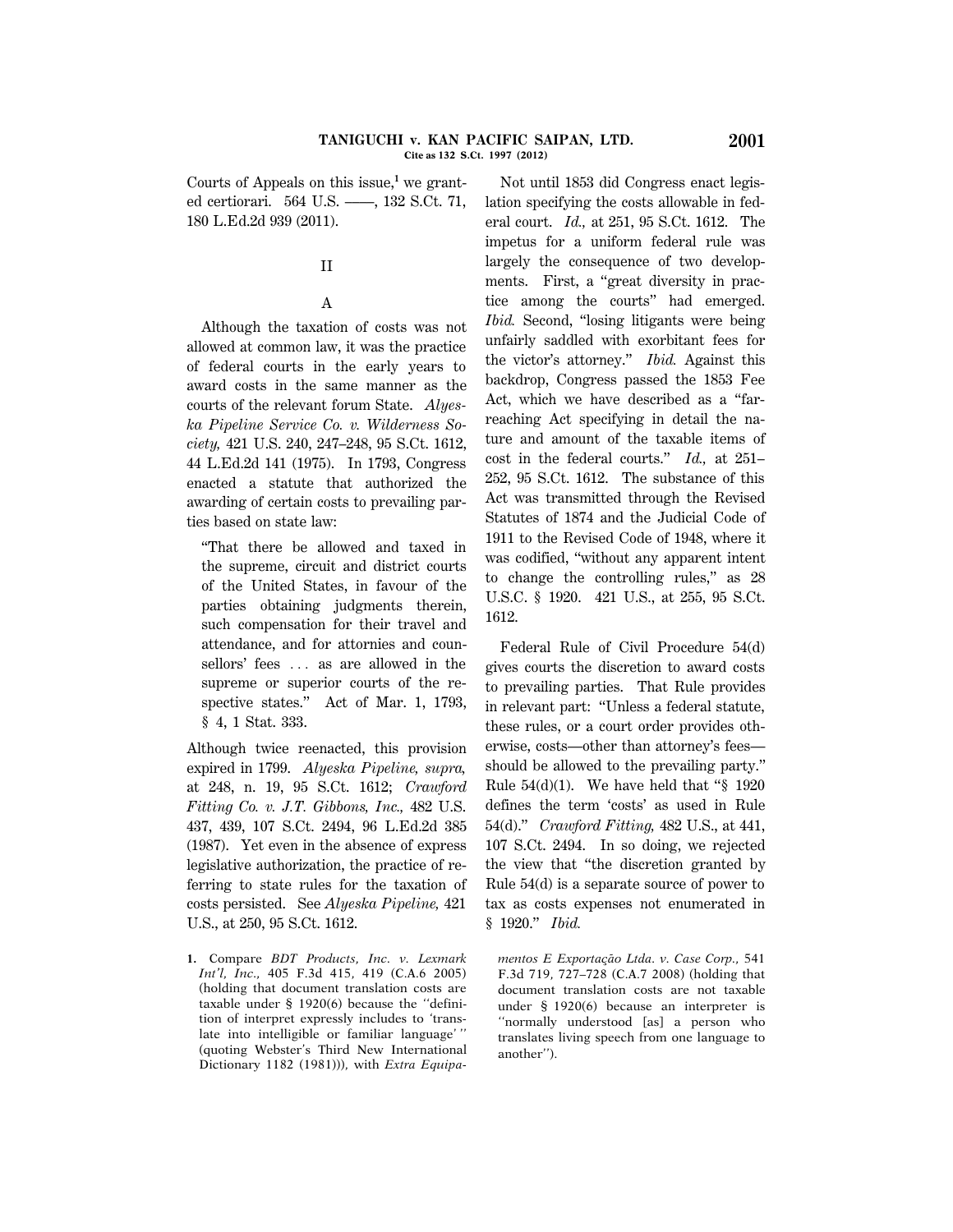As originally configured, § 1920 contained five categories of taxable costs: (1) ''[f]ees of the clerk and marshal''; (2) ''[f]ees of the court reporter for all or any part of the stenographic transcript necessarily obtained for use in the case"; (3) ''[f]ees and disbursements for printing and witnesses"; (4) "[f]ees for exemplification and copies of papers necessarily obtained for use in the case''; and (5) ''[d]ocket fees under section 1923 of this title.'' 62 Stat. 955. In 1978, Congress enacted the Court Interpreters Act, which amended § 1920 to add a sixth category: ''Compensation of court appointed experts, compensation of interpreters, and salaries, fees, expenses, and costs of special interpretation services under section 1828 of this title.'' 28 U.S.C. § 1920(6); see also § 7, 92 Stat.2044. We are concerned here with this sixth category, specifically the item of taxable costs identified as ''compensation of interpreters.''

## B

**[1, 2]** To determine whether the item ''compensation of interpreters'' includes costs for document translation, we must look to the meaning of "interpreter." That term is not defined in the Court Interpreters Act or in any other relevant statutory provision. When a term goes undefined in a statute, we give the term its ordinary meaning. *Asgrow Seed Co. v. Winterboer,* 513 U.S. 179, 187, 115 S.Ct. 788, 130 L.Ed.2d 682 (1995). The question here is: What is the ordinary meaning of "interpreter''?

Many dictionaries in use when Congress enacted the Court Interpreters Act in 1978 defined "interpreter" as one who translates spoken, as opposed to written, language. The American Heritage Dictionary, for instance, defined the term as ''[o]ne who translates orally from one language into another.'' American Heritage

Dictionary 685 (1978). The Scribner–Bantam English Dictionary defined the related word ''interpret'' as ''to translate orally.'' Scribner–Bantam English Dictionary 476 (1977). Similarly, the Random House Dictionary defined the intransitive form of ''interpret'' as ''to translate what is *said* in a foreign language.'' Random House Dictionary of the English Language 744 (1973) (emphasis added). And, notably, the Oxford English Dictionary defined ''interpreter'' as ''[o]ne who translates languages,'' but then divided that definition into two senses: ''a. [a] translator of books or writings,'' which it designated as obsolete, and ''b. [o]ne who translates the communications of persons speaking different languages; *spec.* one whose office it is to do so orally in the presence of the persons; a dragoman.'' 5 Oxford English Dictionary 416 (1933); see also Concise Oxford Dictionary of Current English 566 (6th ed. 1976) (''One who interprets; one whose office it is to translate the words of persons speaking different languages, esp. orally in their presence''); Chambers Twentieth Century Dictionary 686 (1973) (''one who translates orally for the benefit of two or more parties speaking different languages: ... a translator (*obs.*)").

Pre–1978 legal dictionaries also generally defined the words ''interpreter'' and ''interpret'' in terms of oral translation. The then-current edition of Black's Law Dictionary, for example, defined ''interpreter'' as ''[a] person sworn at a trial to interpret the evidence of a foreigner  $\ldots$  to the court," and it defined ''interpret'' in relevant part as ''to translate orally from one tongue to another.'' Black's Law Dictionary 954, 953 (rev. 4th ed.1968); see also W. Anderson, A Dictionary of Law 565 (1888) (''One who translates the testimony of witnesses speaking a foreign tongue, for the benefit of the court and jury''); 1 B. Abbott, Dictionary of Terms and Phrases Used in American or English Jurisprudence 639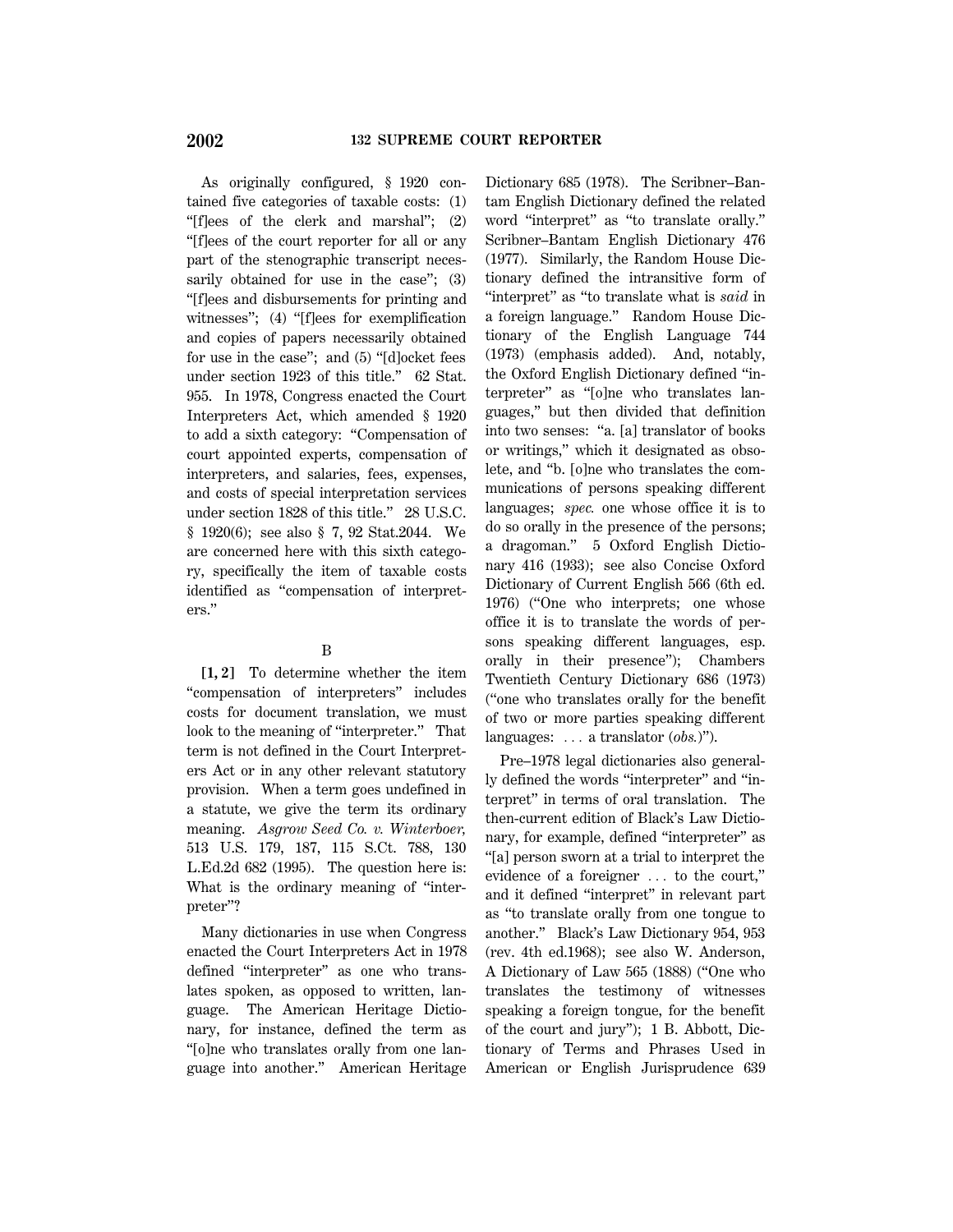#### **TANIGUCHI v. KAN PACIFIC SAIPAN, LTD. 2003 Cite as 132 S.Ct. 1997 (2012)**

(1878) (''one who restates the testimony of a witness testifying in a foreign tongue, to the court and jury, in their language''). But see Ballentine's Law Dictionary 655, 654 (3d ed.1969) (defining ''interpreter'' as ''[o]ne who interprets, particularly one who interprets words written or spoken in a foreign language,'' and ''interpret'' as ''to translate from a foreign language'').

Against these authorities, respondent relies almost exclusively on Webster's Third New International Dictionary (hereinafter Webster's Third). The version of that dictionary in print when Congress enacted the Court Interpreters Act defined ''interpreter'' as ''one that translates; *esp* : a person who translates orally for parties conversing in different tongues.'' Webster's Third 1182 (1976).**<sup>2</sup>** The sense divider *esp* (for especially) indicates that the most common meaning of the term is one "who translates orally," but that meaning is subsumed within the more general definition ''one that translates.'' See 12,000 Words: A Supplement to Webster's Third 15a (1986) (explaining that *esp* ''is used to introduce the most common meaning included in the more general preceding definition''). For respondent, the general definition suffices to establish that the term ''interpreter'' ordinarily includes persons who translate the written word. Explaining that ''the word 'interpreter' can reasonably encompass a 'translator,' '' the Court of Appeals reached the same conclusion. 633 F.3d, at 1221. We disagree.

**[3]** That a definition is broad enough to encompass one sense of a word does not establish that the word is *ordinarily* understood in that sense. See *Mallard v. United States Dist. Court for Southern Dist. of Iowa,* 490 U.S. 296, 301, 109 S.Ct. 1814, 104 L.Ed.2d 318 (1989) (relying on the ''most common meaning'' and the ''ordinary and natural signification'' of the word "request," even though it may sometimes ''double for 'demand' or 'command' ''). The fact that the definition of "interpreter" in Webster's Third has a sense divider denoting the most common usage suggests that other usages, although acceptable, might not be common or ordinary. It is telling that all the dictionaries cited above defined ''interpreter'' at the time of the statute's enactment as including persons who translate orally, but only a handful defined the word broadly enough to encompass translators of written material. See *supra,* at 2002 – 2003. Although the Oxford English Dictionary, one of the most authoritative on the English language, recognized that ''interpreter'' *can* mean one who translates writings, it expressly designated that meaning as obsolete. See *supra,* at 2002 – 2003. Were the meaning of ''interpreter'' that respondent advocates truly common or ordinary, we would expect to see more support for that meaning. We certainly would not expect to see it designated as obsolete in the Oxford English Dictionary. Any definition of a word that is absent from many dictionaries and is deemed obsolete in others is hardly a common or ordinary meaning.

Based on our survey of the relevant dictionaries, we conclude that the ordinary or common meaning of ''interpreter'' does not include those who translate writings.

**<sup>2.</sup>** A handful of other contemporaneous dictionaries used a similar formulation. See Funk & Wagnalls New Comprehensive International Dictionary of the English Language 665 (1977) (''One who interprets or translates; specifically, one who serves as oral translator between people speaking different languages''); 1 World Book Dictionary 1103 (C.

Barnhart & R. Barnhart eds.1977) (''a person whose business is translating, especially orally, from a foreign language''); Cassell's English Dictionary 617 (4th ed.1969) (''One who interprets, esp. one employed to translate orally to persons speaking a foreign language'').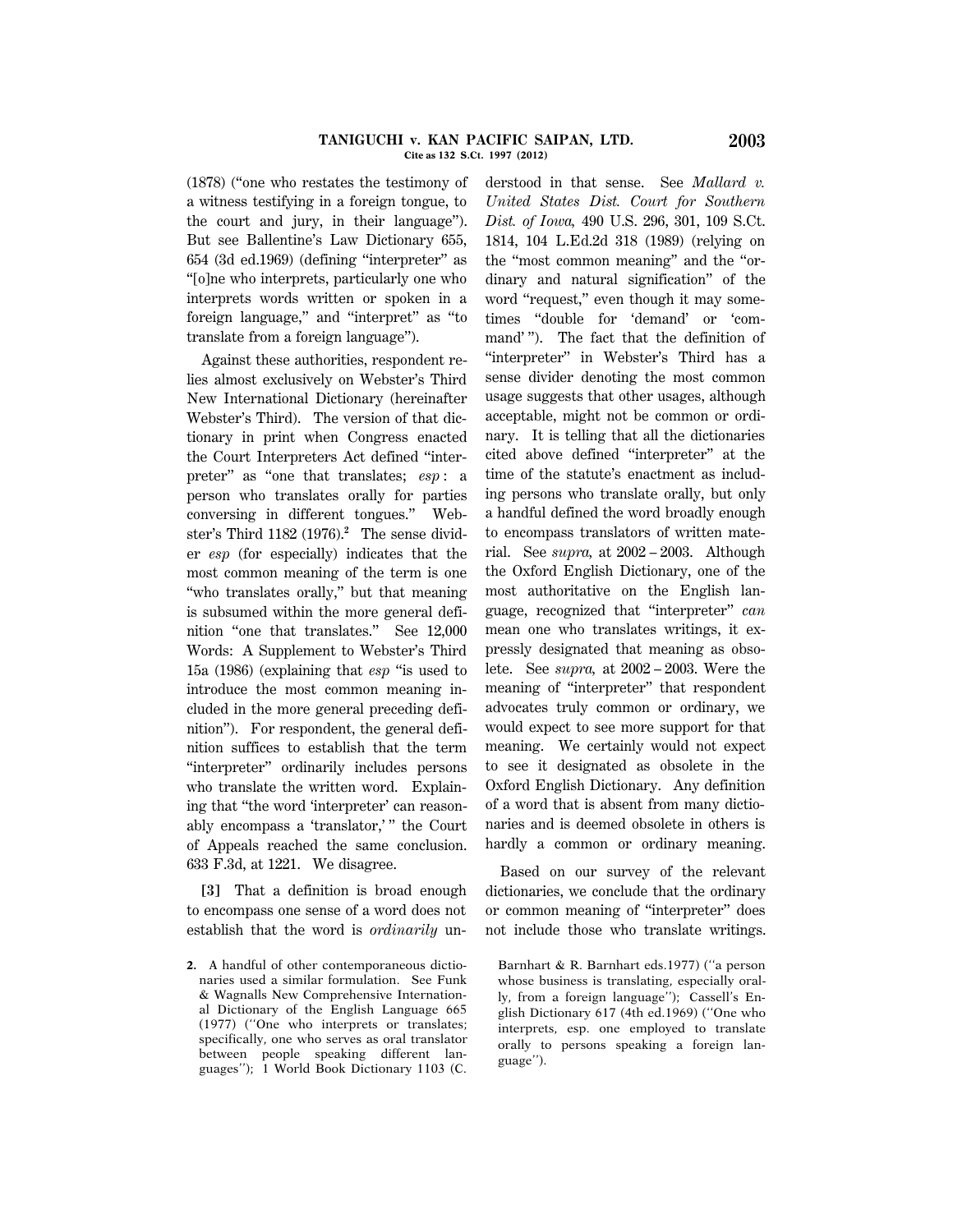Instead, we find that an interpreter is normally understood as one who translates orally from one language to another. This sense of the word is far more natural. As the Seventh Circuit put it: ''Robert Fagles made famous translations into English of the *Iliad,* the *Odyssey,* and the *Aeneid,* but no one would refer to him as an English-language 'interpreter' of these works.'' *Extra Equipamentos E Exporta-* ¸*c*˜*o Ltda. v. Case Corp.,* 541 F.3d 719, 727 (2008).

To be sure, the word ''interpreter'' can encompass persons who translate documents, but because that is not the ordinary meaning of the word, it does not control unless the context in which the word appears indicates that it does. Nothing in the Court Interpreters Act or in § 1920, however, even hints that Congress intended to go beyond the ordinary meaning of ''interpreter'' and to embrace the broadest possible meaning that the definition of the word can bear.

**[4]** If anything, the statutory context suggests the opposite: that the word ''interpreter'' applies only to those who translate orally. As previously mentioned, Congress enacted § 1920(6) as part of the Court Interpreters Act. The main provision of that Act is  $\S$  2(a), codified in 28 U.S.C. §§ 1827 and 1828. See 92 Stat. 2040–2042. Particularly relevant here is § 1827. As it now reads, that statute provides for the establishment of ''a program to facilitate the use of certified and otherwise qualified interpreters in judicial pro-

ceedings instituted by the United States.'' § 1827(a). Subsection (d) directs courts to use an interpreter in any criminal or civil action instituted by the United States if a party or witness ''speaks only or primarily a language other than the English language'' or ''suffers from a hearing impairment" "so as to inhibit such party's comprehension of the proceedings or communication with counsel or the presiding judicial officer, or so as to inhibit such witness' comprehension of questions and the presentation of such testimony.''  $§$  1827(d)(1).<sup>3</sup> As originally enacted, subsection (k) mandated that the ''interpretation provided by certified interpreters  $\ldots$ shall be in the consecutive mode except that the presiding judicial officer  $\ldots$  may authorize a simultaneous or summary interpretation.'' § 1827(k) (1976 ed., Supp. II); see also 92 Stat.2042. In its current form, subsection (k) provides that interpretation ''shall be in the simultaneous mode for any party  $\ldots$  and in the consecutive mode for witnesses,'' unless the court directs otherwise. The simultaneous, consecutive, and summary modes are all methods of oral interpretation and have nothing to do with the translation of writings.**<sup>4</sup>** Taken together, these provisions are a strong contextual clue that Congress was dealing only with oral translation in the Court Interpreters Act and that it intended to use the term ''interpreter'' throughout the Act in its ordinary sense as someone who translates the spoken word. As we have said before, it is a '' 'normal rule of statutory construction'

4658. The consecutive mode requires the speaker whose communication is being translated to pause so that the interpreter can ''convey the testimony given.'' *Ibid.* And the summary mode ''allow[s] the interpreter to condense and distill the speech of the speaker.'' *Ibid.;* see generally Zazueta, Attorneys Guide to the Use of Court Interpreters, 8 U.C.D.L.Rev. 471, 477–478 (1975).

**<sup>3.</sup>** This provision remains substantially the same as it appeared when first enacted. See 28 U.S.C. § 1827(d)(1) (1976 ed., Supp. II); see also 92 Stat.2040.

**<sup>4.</sup>** The simultaneous mode requires the interpreter ''to interpret and to speak contemporaneously with the individual whose communication is being translated.'' H.R.Rep. No. 95– 1687, p. 8 (1978), 1978 U.S.C.C.A.N. 4652,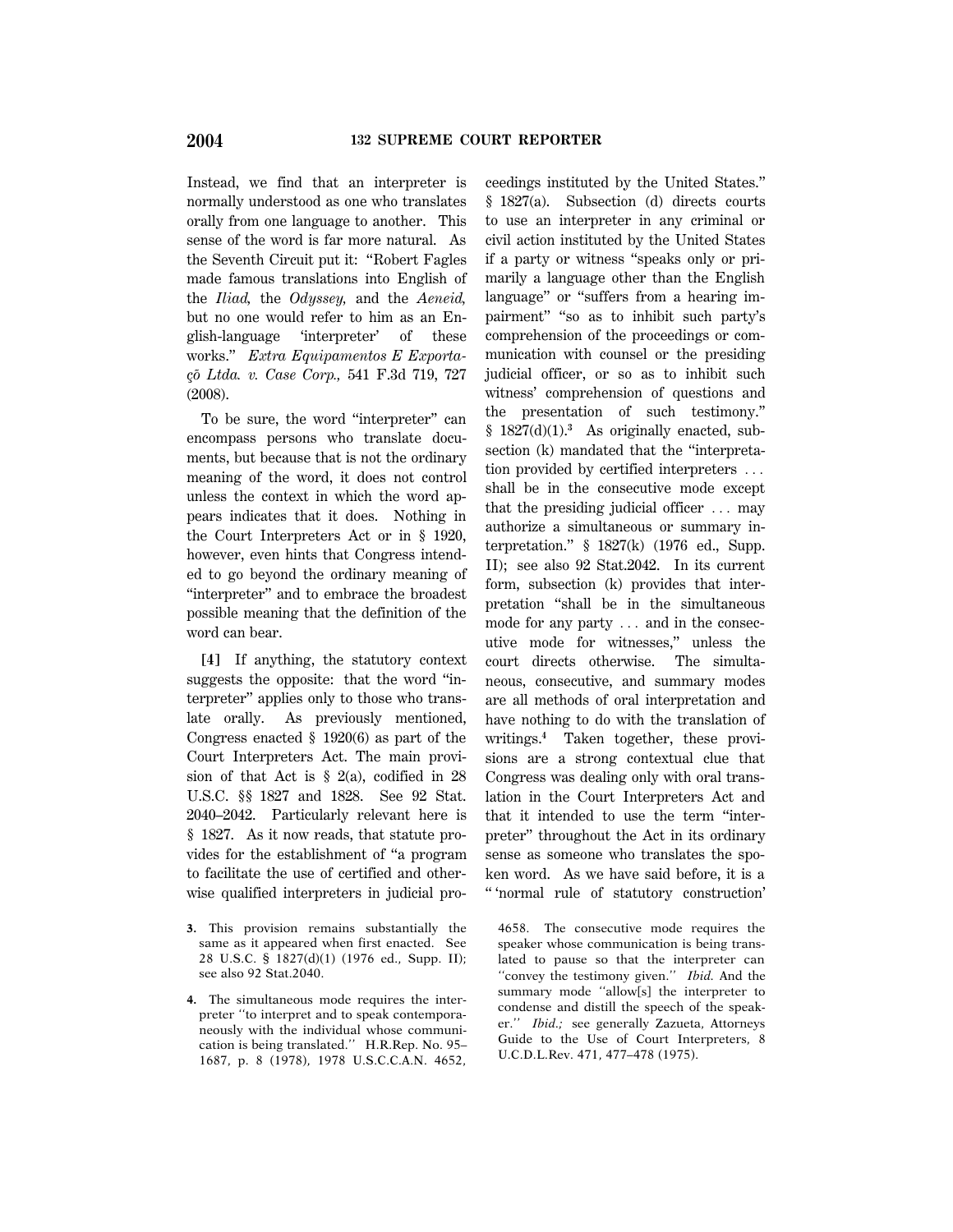#### **TANIGUCHI v. KAN PACIFIC SAIPAN, LTD. 2005 Cite as 132 S.Ct. 1997 (2012)**

that 'identical words used in different parts of the same act are intended to have the same meaning.'" *Gustafson v. Alloyd Co.,* 513 U.S. 561, 570, 115 S.Ct. 1061, 131 L.Ed.2d 1 (1995) (quoting *Department of Revenue of Ore. v. ACF Industries, Inc.,* 510 U.S. 332, 342, 114 S.Ct. 843, 127 L.Ed.2d 165 (1994)).**<sup>5</sup>**

The references to technical terminology in the Court Interpreters Act further suggest that Congress used ''interpreter'' in a technical sense, and it is therefore significant that relevant professional literature draws a line between ''interpreters,'' who "are used for oral conversations," and "translators," who "are used for written communications.'' Zazueta, *supra* n. 4, at 477; see also M. Frankenthaler, Skills for Bilingual Legal Personnel 67 (1982) (''While the translator deals with the written word, the interpreter is concerned with the spoken language''); Brislin, Introduction, in Translation: Applications and Research 1 (R. Brislin ed.1976) (explaining that when both terms are used together, translation ''refers to the processing [of] written input, and interpretation to the processing of oral input'' (emphasis delet-

- **5.** The dissent agrees that context should help guide our analysis, but instead of looking to the Court Interpreters Act, it looks to ''the practice of federal courts both before and after § 1920(6)'s enactment.'' *Post,* at 2009 (opinion of GINSBURG, J.). The practice of federal courts *after* the Act's enactment tells us nothing about what Congress intended at the time of enactment. And federal court practice *before* the Act under other provisions of § 1920 tells us little, if anything, about what Congress intended when it added subsection (6). We think the statutory context in which the word ''interpreter'' appears is a more reliable guide to its meaning.
- **6.** Some provisions within the United States Code use both ''interpreter'' and ''translator'' together, thus implying that Congress understands the terms to have the distinct meanings described above. See, *e.g.,* 8 U.S.C. § 1555(b) (providing that appropriations for

ed)); J. Herbert, Interpreter's Handbook 1 (2d ed. 1952) (''In the present-day jargon of international organisations, the words translate, translations, translator are used when the immediate result of the work is a written text; and the words interpret, interpreter, interpretation when it is a speech delivered orally''). That Congress specified ''interpreters'' but not ''translators'' is yet another signal that it intended to limit § 1920(6) to the costs of oral, instead of written, translation.**<sup>6</sup>**

In sum, both the ordinary and technical meanings of ''interpreter,'' as well as the statutory context in which the word is found, lead to the conclusion that § 1920(6) does not apply to translators of written materials.**<sup>7</sup>**

#### C

**[5]** No other rule of construction compels us to depart from the ordinary meaning of ''interpreter.'' The Court of Appeals reasoned that a broader meaning is ''more compatible with Rule 54 of the Federal Rules of Civil Procedure, which includes a decided preference for the award

the Immigration and Naturalization Service "shall be available for payment of  $\ldots$  interpreters and translators who are not citizens of the United States''); 28 U.S.C. § 530C(b)(1)(I) (providing that Department of Justice funds may be used for ''[p]ayment of interpreters and translators who are not citizens of the United States'').

**7.** Our conclusion is buttressed by respondent's concession at oral argument that there is no provision in the United States Code where it is clear that the word extends to those who translate documents. Tr. of Oral Arg. 39; see also Brief for Petitioner 32 (''And the Code is wholly devoid of any corresponding definition of 'interpreter' extending to the translation of written documents''). As respondent acknowledged, either the word is used in a context that strongly suggests it applies only to oral translation or its meaning is unclear. See Tr. of Oral Arg. 38.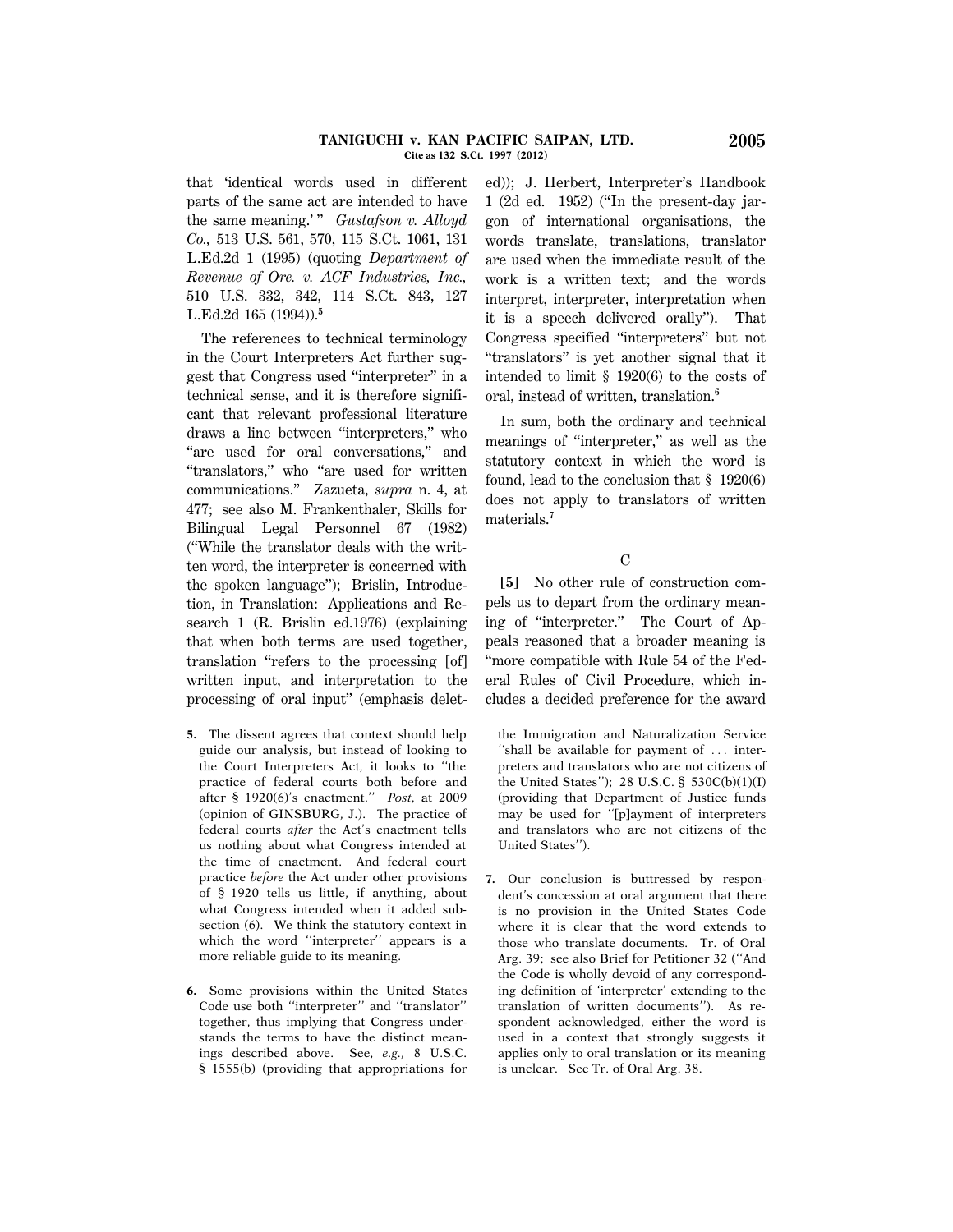of costs to the prevailing party.'' 633 F.3d, at 1221. But we have never held that Rule 54(d) creates a presumption of statutory construction in favor of the broadest possible reading of the costs enumerated in § 1920. To the contrary, we have made clear that the "discretion granted by Rule 54(d) is not a power to evade'' the specific categories of costs set forth by Congress. *Crawford Fitting,* 482 U.S., at 442, 107 S.Ct. 2494. "Rather," we have said, ''it is solely a power to decline to tax, as costs, the items enumerated in § 1920.'' *Ibid.* Rule 54(d) thus provides no sound basis for casting aside the ordinary meaning of the various items enumerated in the costs statute, including the ordinary meaning of ''interpreter.''

**[6–9]** Our decision is in keeping with the narrow scope of taxable costs. ''Although 'costs' has an everyday meaning synonymous with 'expenses,' the concept of taxable costs under Rule 54(d) is more limited and represents those expenses, including, for example, court fees, that a court will assess against a litigant.'' 10 C. Wright, A. Miller, & M. Kane, Federal Practice and Procedure § 2666, pp. 202– 203 (3d ed.1998) (hereinafter Wright & Miller). Taxable costs are limited to relatively minor, incidental expenses as is evident from § 1920, which lists such items as clerk fees, court reporter fees, expenses for printing and witnesses, expenses for exemplification and copies, docket fees, and compensation of court-appointed experts. Indeed, ''the assessment of costs most often is merely a clerical matter that can be done by the court clerk.'' *Hairline Creations, Inc. v. Kefalas,* 664 F.2d 652, 656 (C.A.7 1981). Taxable costs are a fraction of the nontaxable expenses borne by litigants for attorneys, experts, consultants, and investigators. It comes as little surprise, therefore, that "costs almost always amount to less than the successful litigant's total expenses in connection with a lawsuit.'' 10 Wright & Miller § 2666, at 203. Because taxable costs are limited by statute and are modest in scope, we see no compelling reason to stretch the ordinary meaning of the cost items Congress authorized in § 1920.

As for respondent's extratextual arguments, they are more properly directed at Congress. Respondent contends that documentary evidence is no less important than testimonial evidence and that it would be anomalous to require the losing party to cover translation costs for spoken words but not for written words. Brief for Respondent 20. Respondent also observes that some translation tasks are not entirely oral or entirely written. *Id.,* at 20–24. One task, called "'sight translation,'" involves the oral translation of a document. *Id.,* at 21. Another task involves the written translation of speech. *Ibid.* And a third task, called '' 'document comparison," involves comparing documents in the source and target language to verify that the two are identical. *Id.,* at 21–22. Respondent argues that a narrow definition cannot account for these variations and that a bright-line definition of ''interpreter'' as someone who translates spoken and written words would avoid complication and provide a simple, administrable rule for district courts.

Neither of these arguments convinces us that Congress must have intended to dispense with the ordinary meaning of ''interpreter'' in § 1920(6). First, Congress might have distinguished between oral and written translation out of a concern that requiring losing parties to bear the potentially sizable costs of translating discovery documents, as opposed to the more limited costs of oral testimony, could be too burdensome and possibly unfair, especially for litigants with limited means. Cf. *Fleischmann Distilling Corp. v. Maier Brewing*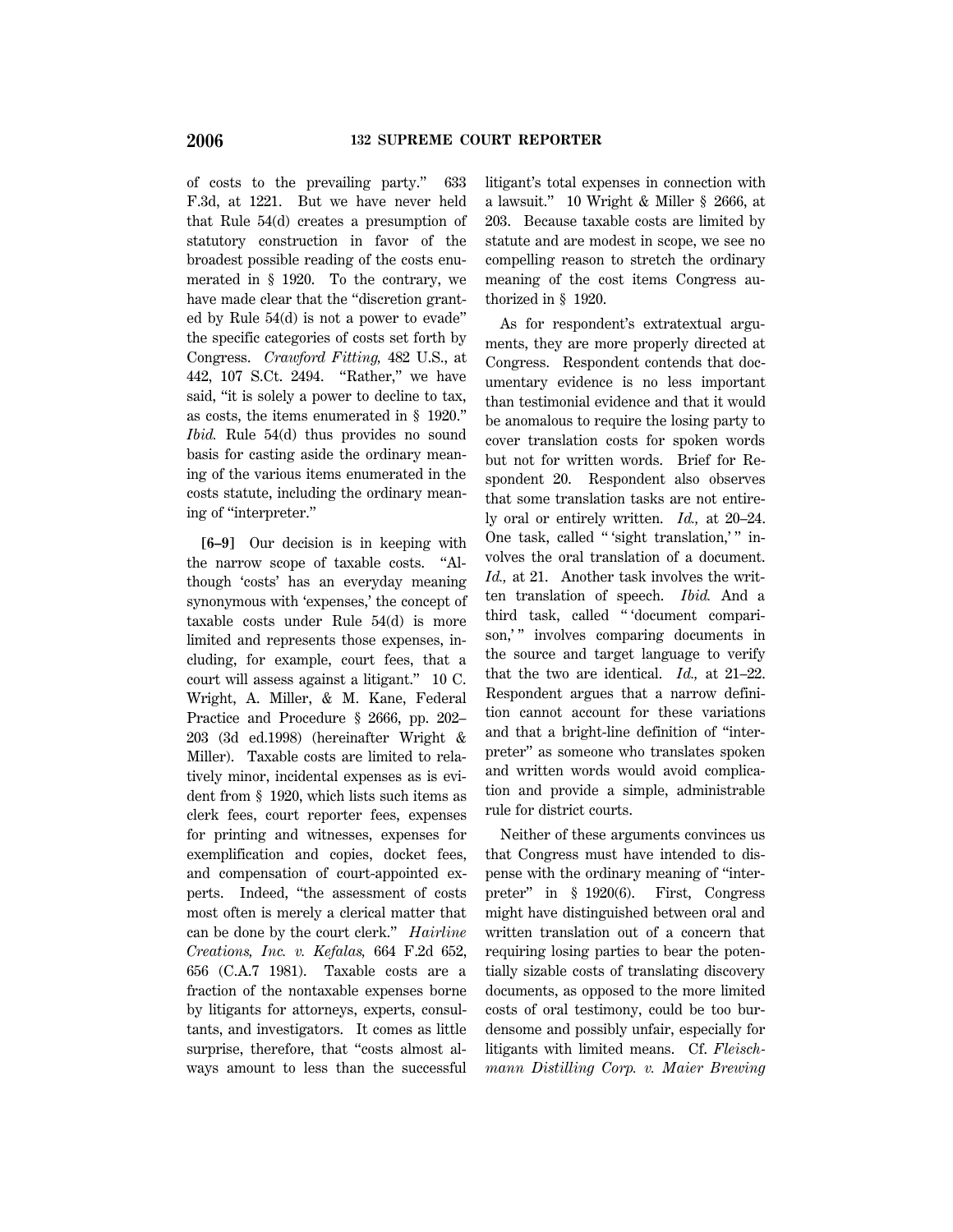*Co.,* 386 U.S. 714, 718, 87 S.Ct. 1404, 18 L.Ed.2d 475 (1967) (noting the argument ''that since litigation is at best uncertain one should not be penalized for merely defending or prosecuting a lawsuit, and that the poor might be unjustly discouraged from instituting actions to vindicate their rights if the penalty for losing included the fees of their opponents' counsel''). Congress might also have concluded that a document translator is more akin to an expert or consultant retained by a party to decipher documentary evidence—like, for instance, a forensic accountant—than to an interpreter whose real-time oral translation services are necessary for communication between litigants, witnesses, and the court.**<sup>8</sup>**

Second, respondent has not shown that any of the hybrid translation/interpretation tasks to which it points actually arise with overwhelming frequency or that the problem of drawing the line between taxable and nontaxable costs in such cases will vex the trial courts. It certainly has not shown that any such problems will be more troublesome than the task of sifting through translated discovery documents to ascertain which can be taxed as necessary to the litigation. In any event, the present case does not present a hybrid situation; it involves purely written translation, which falls outside the tasks performed by an "interpreter" as that term is ordinarily understood.

Because the ordinary meaning of ''interpreter'' is someone who translates orally from one language to another, we hold that

\* \* \*

the category ''compensation of interpreters'' in § 1920(6) does not include costs for document translation. We therefore vacate the judgment of the United States Court of Appeals for the Ninth Circuit and remand the case for further proceedings consistent with this opinion.

*It is so ordered*.

Justice GINSBURG, with whom Justice BREYER and Justice SOTOMAYOR join, dissenting.

To be comprehended by the parties, the witnesses, and the court, expression in foreign languages must be translated into English. Congress therefore provided, in 28 U.S.C. § 1920(6), that the prevailing party may recoup compensation paid to ''interpreters.'' The word ''interpreters,'' the Court emphasizes, commonly refers to translators of oral speech. *Ante,* at 2002 – 2003. But as the Court acknowledges, *ante,* at 2003, and n. 2, ''interpreters'' is more than occasionally used to encompass those who translate written speech as well. See Webster's Third New International Dictionary of the English Language 1182 (1976) (hereinafter Webster's) (defining ''interpreter'' as ''one that translates; *esp* : a person who translates orally for parties conversing in different tongues''); Black's Law Dictionary 895 (9th ed.2009) (defining ''interpreter'' as a ''person who translates, esp. orally, from one language to another''); Ballentine's Law Dictionary 655 (3d ed.1969) (defining ''interpreter'' as ''[o]ne who interprets, particularly one who interprets words written or spoken in a foreign language'').

idence, yet expenses for experts and consultants are generally not taxable as costs. To be sure, forgoing document translation can impair a litigant's case, but document translation is not indispensable, in the way oral translation is, to the parties' ability to communicate with each other, with witnesses, and with the court.

**<sup>8.</sup>** The dissent contends that document translation, no less than oral translation, is essential ''to equip the parties to present their case clearly and the court to decide the merits intelligently.'' *Post,* at 2009. But a document translator is no more important than an expert or consultant in making sense of otherwise incomprehensible documentary ev-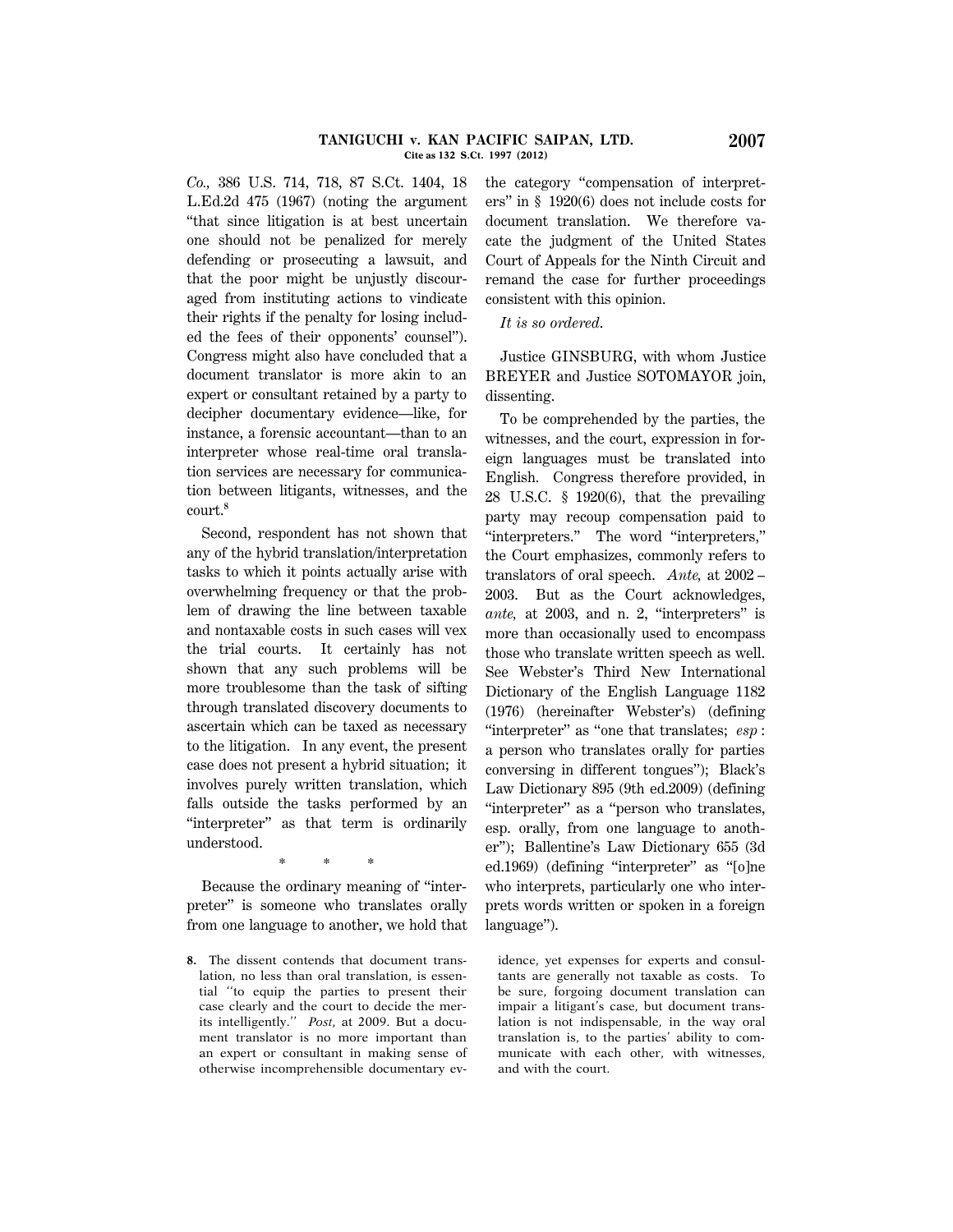In short, employing the word ''interpreters'' to include translators of written as well as oral speech, if not ''the most common usage,'' *ante,* at 2003, is at least an "acceptable" usage, *ibid.* Moreover, the word ''interpret'' is generally understood to mean ''to explain or tell the meaning of: translate into intelligible or familiar language or terms," while "translate" commonly means ''to turn into one's own or another language.'' Webster's 1182, 2429. See also Random House Dictionary of the English Language 744, 1505 (1973) (defining the transitive verb ''interpret'' as, *inter alia,* ''to translate,'' and ''translate'' as ''to turn (something written or spoken) from one language into another'').

Notably, several federal district court decisions refer to translators of written documents as ''interpreters.'' *E.g., United States v. Prado–Cervantez,* No. 11–40044– 11, 2011 WL 4691934, \*3 (Kan., Oct. 6, 2011) (''Standby counsel should also be prepared to arrange for interpreters to interpret or translate documents when necessary for defendant.''); *Mendoza v. Ring,* No. 07–3114, 2008 WL 2959848, \*2 (C.D.Ill., July 30, 2008) (''The interpreter is also directed to translate filings by the plaintiff from Spanish to English. The original and translated versions will be docketed.''). So do a number of state statutes. *E.g.,* Cal. Govt.Code Ann. § 26806(a) (West 2008) (''[T]he clerk of the court may employ as many foreign language interpreters as may be necessary ... to translate documents intended for filing in any civil or criminal action....").

Most federal courts of appeals confronted with the question have held that costs may be awarded under § 1920(6) for the translation of documents necessary to, or in preparation for, litigation. Compare

**1.** Translation costs, like other costs recoverable under § 1920, may be ''denied or limited'' if they ''were unreasonably incurred or un-

633 F.3d 1218, 1220–1222 (C.A.9 2011); *BDT Prods., Inc. v. Lexmark Int'l, Inc.,* 405 F.3d 415, 419 (C.A.6 2005); *Slagenweit v. Slagenweit,* 63 F.3d 719, 721 (C.A.8 1995) *(per curiam);* and *Chore–Time Equip., Inc. v. Cumberland Corp.,* 713 F.2d 774, 782 (C.A.Fed.1983) (all holding that costs for document translation are covered by § 1920(6)), with *Extra Equipamentos E Exportaçõ Ltda. v. Case Corp.*, 541 F.3d 719, 727–728 (C.A.7 2008) (costs for document translation are not covered by § 1920(6)). See also *In re Puerto Rico Elec. Power Auth.,* 687 F.2d 501, 506, 510 (C.A.1 1982) (recognizing that costs of document translation may be reimbursed, without specifying the relevant subsection of § 1920); *Studiengesellschaft Kohle mbH v. Eastman Kodak Co.,* 713 F.2d 128, 133 (C.A.5 1983) (allowing document translation costs under § 1920(4)); *Quy v. Air Am., Inc.,* 667 F.2d 1059, 1065 (C.A.D.C. 1981) (allowing ''translation costs'' under § 1920(6)).**<sup>1</sup>**

In practice, federal trial courts have awarded document translation costs in cases spanning several decades. See, *e.g., Raffold Process Corp. v. Castanea Paper Co.,* 25 F.Supp. 593, 594 (W.D.Pa.1938). Before the Court Interpreters Act added § 1920(6) to the taxation of costs statute in 1978, district courts awarded costs for document translation under § 1920(4), which allowed taxation of ''[f]ees for exemplification and copies of papers,'' 28 U.S.C. § 1920(4) (1976 ed.), or under § 1920's predecessor, 28 U.S.C. § 830 (1925 ed.). See, *e.g*., *Bennett Chemical Co. v. Atlantic Commodities, Ltd.*, 24 F.R.D. 200, 204 (S.D.N.Y.1959) (§ 1920(4)); *Raffold Process Corp*., 25 F.Supp., at 594 (§ 830). Pre–1978, district courts also awarded costs for oral translation of witness testi-

necessary to the case.'' 10 Moore's Federal Practice § 54.101[1][b], p. 54–158 (3d ed.2012).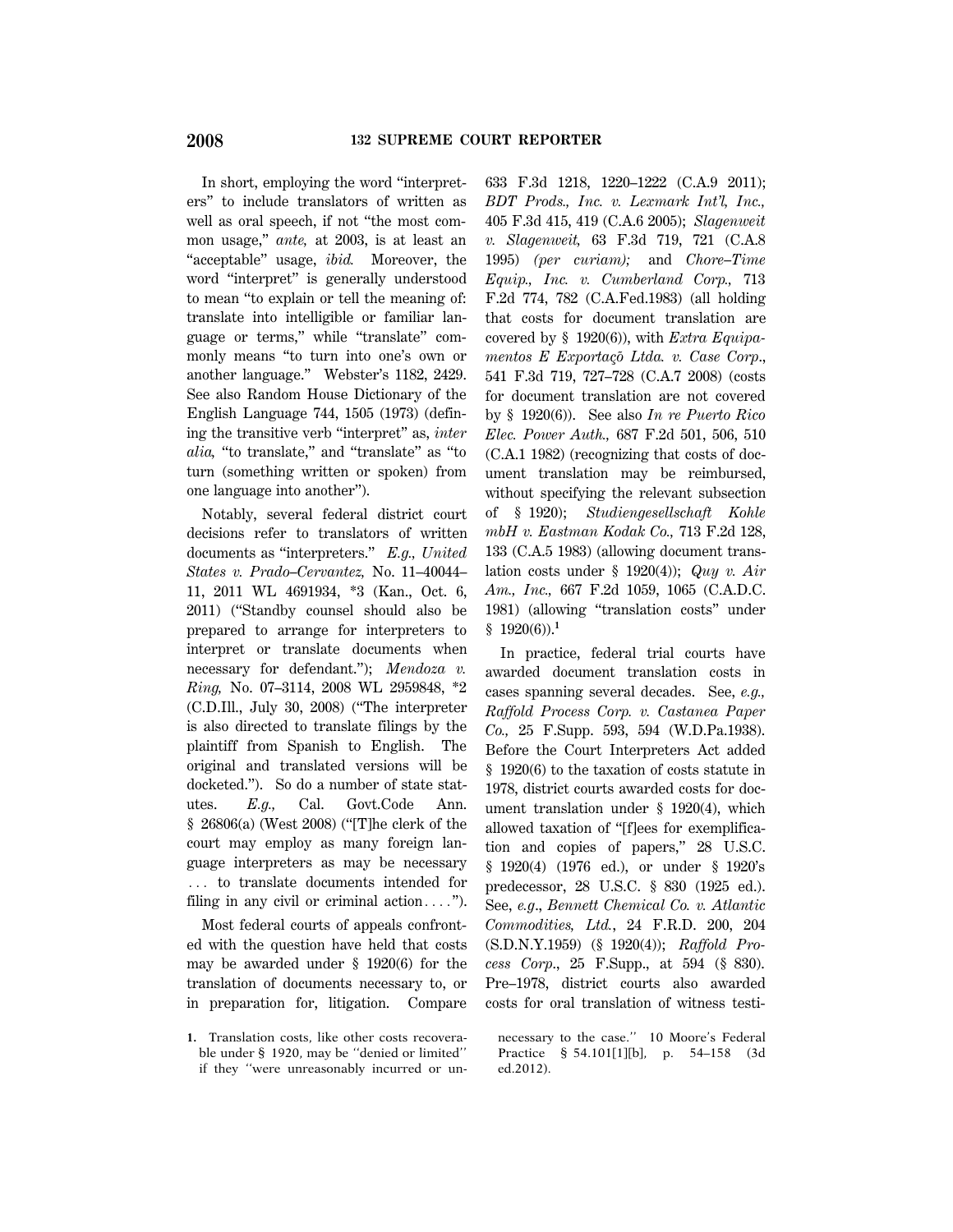#### **TANIGUCHI v. KAN PACIFIC SAIPAN, LTD. 2009 Cite as 132 S.Ct. 1997 (2012)**

mony. See, *e.g*., *Kaiser Industries Corp. v*. *McLouth Steel Corp.*, 50 F.R.D. 5, 11 (E.D.Mich.1970). Nothing in the Court Interpreters Act, a measure intended to expand access to interpretation services, indicates a design to eliminate the availability of costs awards for document translation. See S.Rep. No. 95–569, p. 4 (1977) (hereinafter S. Rep.) ("The committee  $\ldots$ feels the time has come to provide by statute for the provision of and access to qualified certified interpreters, for a broader spectrum of people than the present law allows.''). Post–1978, rulings awarding document translation costs under § 1920(6) indicate the courts' understanding both that the term ''interpreter'' can readily encompass oral and written translation, and that Congress did not otherwise instruct.**<sup>2</sup>** I agree that context should guide the determination whether § 1920(b) is most sensibly read to encompass persons who translate documents. See *ante,* at 2003 – 2004. But the context key for

**2.** Currently, some federal district courts make the practice of allowing fees for translation of documents explicit in their local rules. See Rule 54–4.8 (CD Cal.2012) (allowing ''[f]ees for translation of documents ... reasonably necessary to the preparation of the case''); Rule 54.1 (Guam 2011) (same); Rule 54.1(c)(7) (Idaho 2011) (allowing reasonable fee if the ''document translated is necessarily filed or admitted in evidence''); Rule 54.7 (MD Pa.2011) (same); Rule 54.1 (Ariz.2012) (same); Rule 54.1(b)(4)(e) (SD Cal.2012) (same); Rule 54.1 (NJ 2011) (same); Rule 54– 5(d) (Nev.2011) (same); Rule 54.2 (NM 2012) (allowing translator's fee if the translated document is admitted into evidence); Rule 54.1(c)(4) (SDNY 2012) (allowing reasonable fee if translated document ''is used or received in evidence''); Rule 54.1(c)(4) (E.D.N.Y.2012) (same). See also Rule 54.03(F)(1)(c) (SC 2012) (allowing costs of certain document translations under § 1920(4)); Rule 54.1(b)(5) (Del.2011) (same); Rule 54(c)(3)(i) (Conn.2011) (same); Misc. Order ¶ 7, Allowable Items for Taxation of Costs (ND Fla.2007) (allowing ''fee of a competent translator of a non-English document me is the practice of federal courts both before and after § 1920(6)'s enactment.

The purpose of translation, after all, is to make relevant foreign-language communication accessible to the litigants and the court. See S. Rep., at 1 (The Court Interpreters Act is intended ''to insure that all participants in our Federal courts can meaningfully take part.''). Documentary evidence in a foreign language, no less than oral statements, must be translated to equip the parties to present their case clearly and the court to decide the merits intelligently. See, *e.g., United States v. Mosquera,* 816 F.Supp. 168, 175 (E.D.N.Y. 1993) (''For a non-English speaking [party] to stand equal with others before the court requires translation [of relevant documents].''); *Lockett v. Hellenic Sea Transports, Ltd.,* 60 F.R.D. 469, 473 (E.D.Pa. 1973) (''To be understood by counsel for plaintiffs and defendant, as well as for use at trial, the [ship's] deck log had to be translated [from Greek] into the English language.'').**<sup>3</sup>** And it is not extraordinary

that is filed or admitted into evidence''); Taxation of Costs Guidelines (PR 2009) (allowing fees for translation of documents filed or admitted into evidence), available at http://www. prd.uscourts.gov/courtweb/pdf/taxation\_of\_ costs\_guidelines\_2007\_with\_time\_ computation amendments.pdf (All Internet materials as visited May 17, 2012, and included in Clerk of Court's case file); Taxation of Costs (Mass.2000) (allowing fees ''for translation of documents ... reasonably necessary for trial preparation''), available at http:// www.mad.uscourts.gov/resources/pdf/ taxation.pdf.

**3.** Noteworthy, other paragraphs Congress placed in § 1920 cover written documents. See 28 U.S.C. § 1920(2) (2006 ed., Supp. IV) (''Fees for printed or electronically recorded transcripts''); § 1920(3) (2006 ed.) (''Fees and disbursements for printing and witnesses''); § 1920(4) (''Fees for exemplification and the costs of making copies of any [necessary] materials''). Nothing indicates that Congress intended paragraph (6), unlike paragraphs (2)-(4), to apply exclusively to oral communications.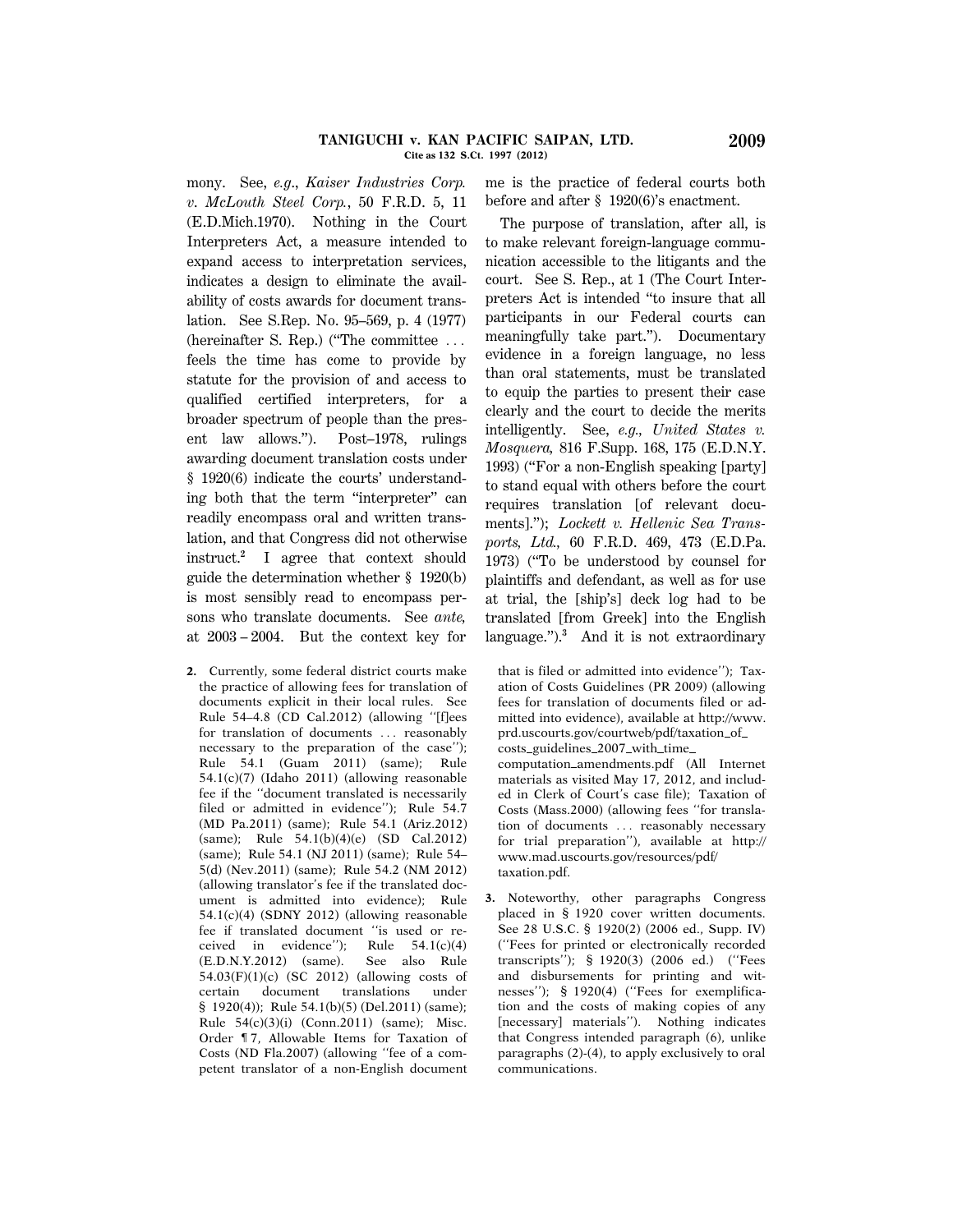that what documents say, more than what witnesses testify, may make or break a case.

Distinguishing written from oral translation for cost-award purposes, moreover, is an endeavor all the more dubious, for, as the Court acknowledges, *ante,* at 2006, some translation tasks do not fall neatly into one category or the other. An interpreter, for example, may be called upon to ''sight translate'' a written document, *i.e.,* to convey a written foreign-language document's content orally in English. R. González, V. Vásquez, & H. Mikkelson, Fundamentals of Court Interpretation: Theory, Policy and Practice 401 (1991) (hereinafter González). In-court sight translation, Taniguchi concedes, counts as ''interpretation,'' even though it does not involve translating verbal expression. Tr. of Oral Arg. 10. Yet an interpreter's preparation for incourt sight translation by translating a written document in advance, Taniguchi maintains, does not count as ''interpretation.'' *Ibid*. But if the interpreter then reads the prepared written translation aloud in court, that task, in Taniguchi's view, can be charged as ''interpretation,'' *id.,* at 11, even though the reading involves no translation of foreign-language expression—written *or* oral—at all.

Similarly hard to categorize is the common court-interpreter task of listening to a recording in a foreign language, transcribing it, then translating it into English. See González 439. Although this task involves oral foreign-language communication, it does not, Taniguchi contends, qualify as ''interpretation,'' because it involves ''the luxury of multiple playbacks of the tape and the leisure to consult extrinsic linguistic sources.'' Reply Brief for Petitioner 9 (internal quotation marks omitted). But sight translation which Taniguchi concedes may be charged as ''interpretation''—may sometimes involve similarly careful linguistic analysis of a written document in advance of a court proceeding. Davis & Hewitt, Lessons in Administering Justice: What Judges Need to Know about the Requirements, Role, and Professional Responsibilities of the Court Interpreter, 1 Harv. Latino L.Rev. 121, 131 (1994).

Taniguchi warns that translation costs can be exorbitant and burdensome to police. Reply Brief 19–22; Tr. of Oral Arg. 20–21. The Court expresses a similar concern. *Ante,* at 2006 – 2007.**<sup>4</sup>** Current practice in awarding translation costs, however, has shown that district judges are up to the task of confining awards to translation services necessary to present or defeat a claim. See *Eastman Kodak Co.,* 713 F.2d, at 133 (district court should not award document translation costs "carte blanche," but must determine whether such costs were necessarily incurred). See also, *e.g., Conn v. Zakharov,* No. 1:09 CV 0760, 2010 WL 2293133, \*3 (N.D.Ohio, June 4, 2010) (denying translation costs where prevailing party did not demonstrate the costs were necessary); *Maker's Mark Distillery, Inc*. *v. Diageo North Am., Inc*., No. 3:03–CV–93, 2010 WL 2651186, \*3 (W.D.Ky., June 30, 2010)

4479119, \*2 (S.D.Tex., Sept. 26, 2011) (awarding \$57,300 in fees for court-appointed expert). Translation costs, on the other hand, are not inevitably large. See Brief for Respondent 26–27, n. 12 (listing, *inter alia,* 21 translation cost awards of less than \$13,000, of which at least fourteen were less than \$3,000).

**<sup>4.</sup>** The Court also observes that ''[t]axable costs are limited to relatively minor, incidental expenses.'' *Ante,* at 2006. The tab for unquestionably allowable costs, however, may run high. See, *e.g., In re Ricoh Co., Ltd. Patent Litigation,* No. C 03–02289, 2012 WL 1499191, \*6 (N.D.Cal., Apr. 26, 2012) (awarding \$440,000 in copying costs); *Jones v. Halliburton Co.*, No. 4:07–cv–2719, 2011 WL